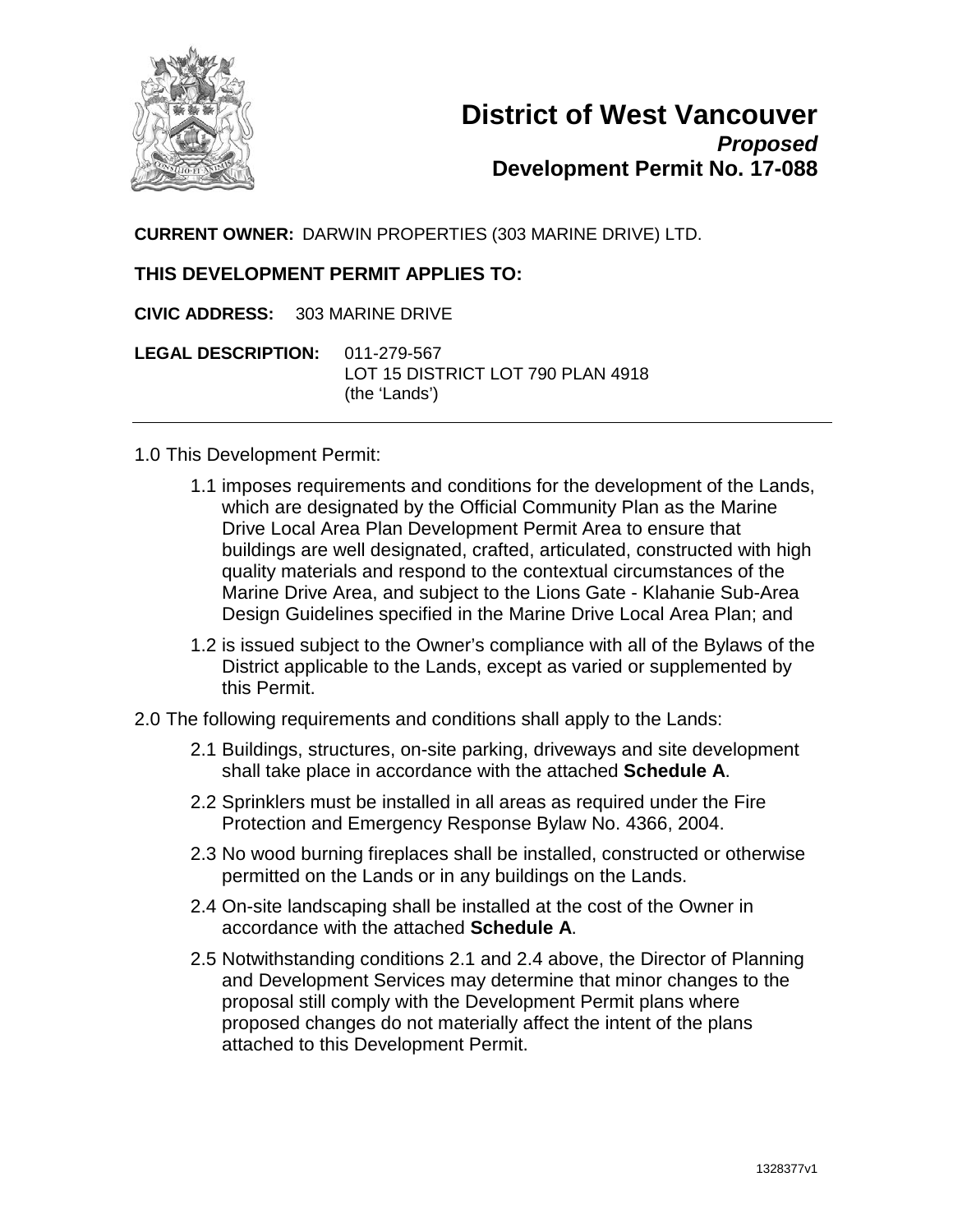- 3.0 Prior to commencing site work or Building Permit issuance, whoever occurs first, the Owner must:
	- 3.1 Provide and implement a plan for traffic management during construction to the satisfaction of the District's Manager of Land Development.
	- 3.2 Submit a "Sediment and Erosion Plan" to the District's Manager of Land Development for approval, and the Owner shall be responsible for maintaining, repairing and implementation of the sediment control measures.
- 4.0 Prior to Building Permit issuance:
	- 4.1 Provide civil engineering drawings detailing works, including but not limited to:
		- 4.1.1 storm water management measures; and
		- 4.1.2 site service connections.
- 5.0 Security for Landscaping:
	- 5.1 Prior to building permit issuance, security for the due and proper completion of the landscaping set forth in section 2.6 of this Development Permit shall be provided in the amount of \$2,800 (the "Landscape Deposit") to the District in the form of cash or unconditional, irrevocable auto-renewing letter of credit issued by a Canadian chartered bank or credit union. The landscaping shall be maintained for a minimum of one year after installation of the landscaping, and not prior to the date on which the District authorizes in writing the release of the deposit.
- 6.0 Term of Permit

This Development Permit lapses if construction of the additions and renovations has not commenced, under an issued Building Permit, within 24 months of the date this permit is issued.

In the event the Owner is delayed or interrupted or prevented from commencing the construction of the work specified herein by reason of any Act of God, labour unrest (including strike and lockouts), weather conditions or any similar cause reasonably beyond the control of the Owner, the time for the commencement of the work shall be extended for a period equal to the duration of the contingency that occasioned the delay, interruption or prevention, provided that commercial or financial circumstances of the Owner shall not be viewed as a cause beyond the control of the Owner.